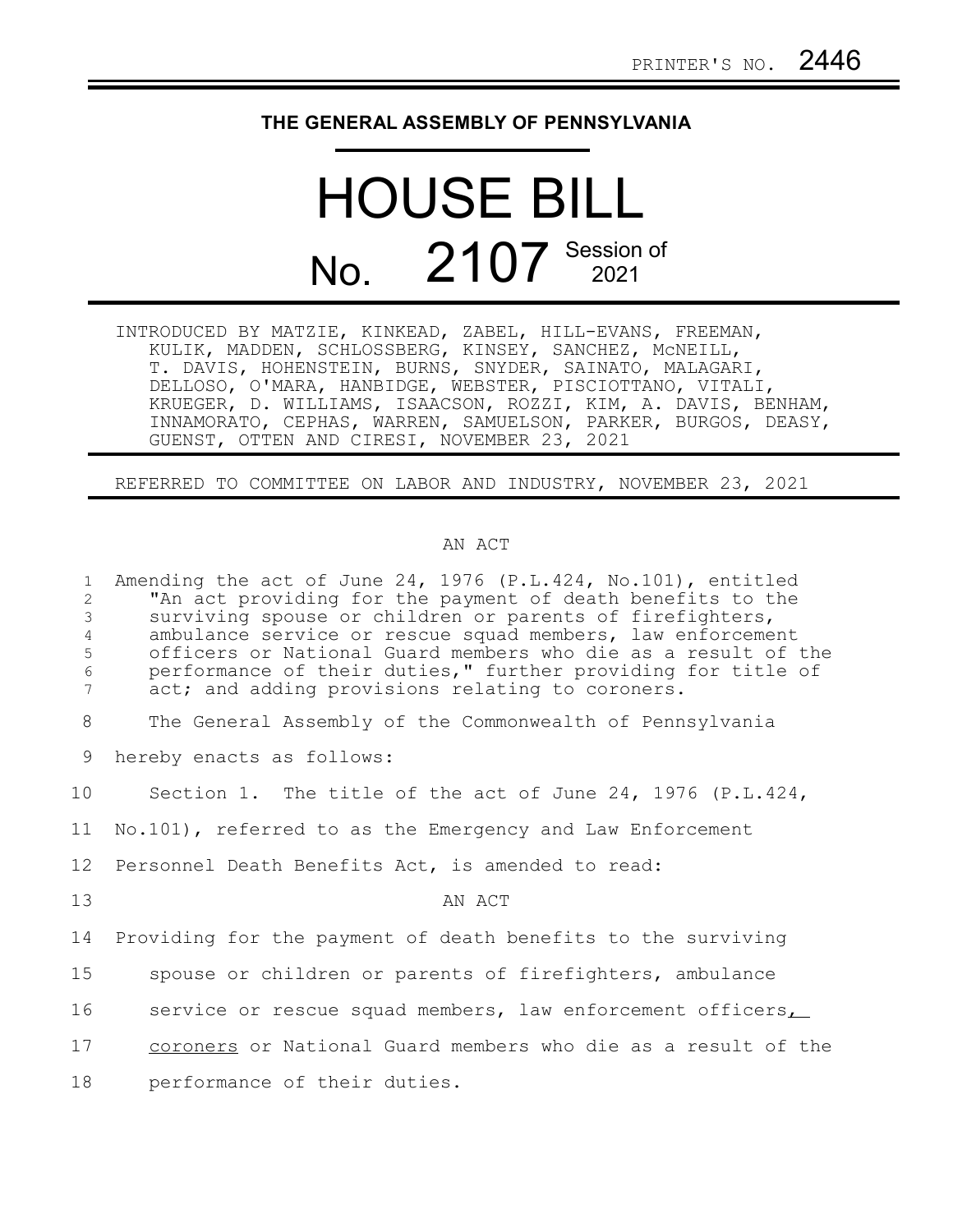Section 2. Section  $1(a)$ ,  $(a.1)$  and  $(d)$  of the act are amended and the section is amended by adding a subsection to read: 1 2 3

Section 1. (a) In the event a law enforcement officer, coroner, ambulance service or rescue squad member, firefighter, certified hazardous material response team member, member of the Pennsylvania Civil Air Patrol or National Guard member dies as a result of the performance of his duties, an application, including a certification of death, shall be made to the department within three years of the date of such death by any of the following: 4 5 6 7 8 9 10 11

(1) A political subdivision. 12

(2) A Commonwealth agency. 13

(3) In the case of National Guard members, the Adjutant General. 14 15

(4) In the case of a member of a Commonwealth law enforcement agency, the agency head. 16 17

(5) In the case of a campus police officer, the university or college president. 18 19

(6) Any survivor eligible for payment of benefits under this act or individual authorized to act on the survivor's behalf. (7) In the case of the Pennsylvania Civil Air Patrol, the State Commander. 20 21 22 23

(a.1) A firefighter, ambulance service or rescue squad member, law enforcement officer, coroner, certified hazardous material response team member, member of the Pennsylvania Civil Air Patrol or National Guard member who suffers a fatal heart attack or stroke while on duty or not later than 24 hours after participating in a physical training exercise or responding to an emergency is presumed to have died as a result of the 24 25 26 27 28 29 30

20210HB2107PN2446 - 2 -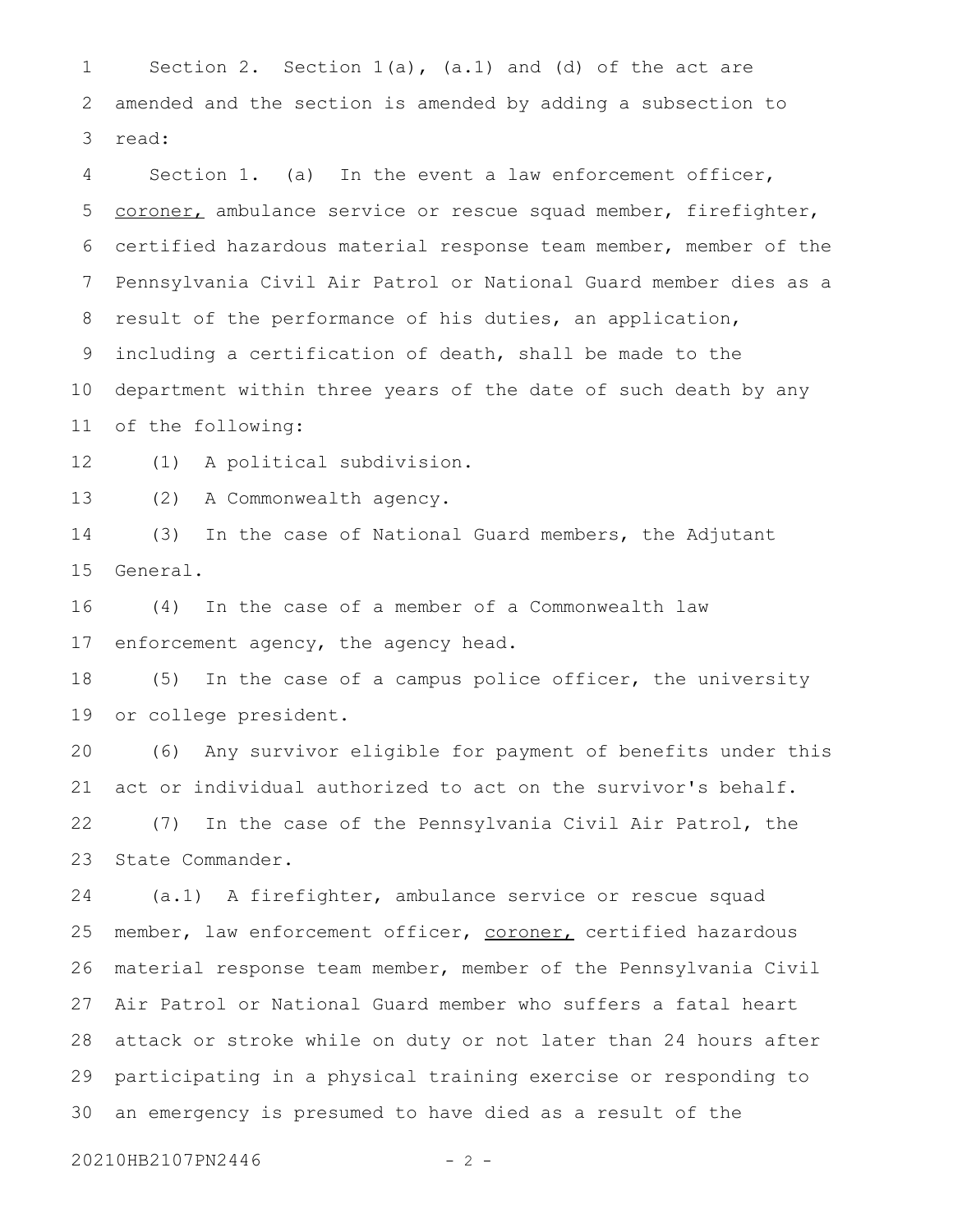performance of his duties for purposes of this act. 1

\* \* \* 2

(d) Upon receipt of such certification, the Commonwealth shall, from moneys payable out of the General Fund, pay to the surviving spouse or, if there is no surviving spouse, to the minor children of the paid firefighter, ambulance service or rescue squad member  $[or]_L$  law enforcement officer or coroner who died as a result of the performance of his duty the sum of \$100,000, adjusted in accordance with subsection (f) of this section and an amount equal to the monthly salary, adjusted in accordance with subsection (f) of this section, of the deceased paid firefighter, ambulance service or rescue squad member  $[or]_{\perp}$ law enforcement officer or coroner, less any workers' compensation or pension or retirement benefits paid to such survivors, and shall continue such monthly payments until there is no eligible beneficiary to receive them. For the purpose of this subsection, the term "eligible beneficiary" means the surviving spouse or the child or children under the age of eighteen years or, if attending college, under the age of twenty-three years, of the firefighter, ambulance service or rescue squad member  $[or]_L$  law enforcement officer or coroner who died as a result of the performance of his duty. When no spouse or minor children survive, a single sum of \$100,000, adjusted in accordance with subsection (f) of this section, shall be paid to the parent or parents of such firefighter, ambulance service member, rescue squad member [or], law enforcement officer or coroner. 3 4 5 6 7 8 9 10 11 12 13 14 15 16 17 18 19 20 21 22 23 24 25 26 27

\* \* \* 28

(g.1) A coroner shall be deemed to be acting in the performance of his duties for the purposes of this act when 29 30

20210HB2107PN2446 - 3 -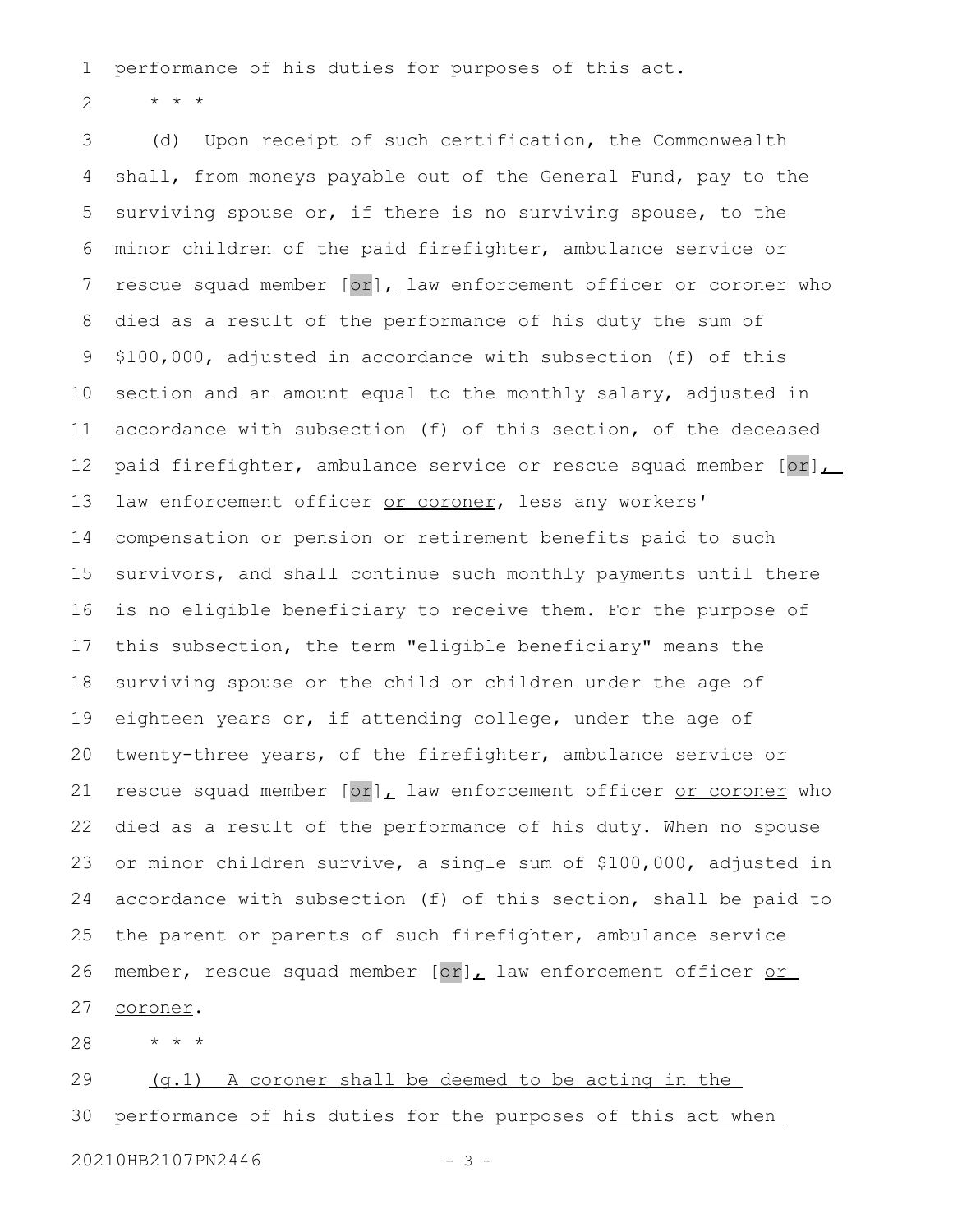acting in accordance with Article XII-B of the act of August 9, 1

1955 (P.L.323, No.130), known as The County Code. 2

Section 3. Sections 2 and 2.1 of the act are amended to read: 3 4

Section 2. The following words and phrases when used in this act shall have the meanings given to them in this section unless the context clearly indicates otherwise: 5 6 7

"Certified hazardous material response team member" means a person who is part of a group of individuals who are certified and organized by a Commonwealth agency, a local agency or a regional hazardous material organization for the primary purpose of providing emergency response services which is dispatched by a public safety answering point to mitigate actual or potential immediate threats to public health and the environment in response to the release or threat of a release of a hazardous material, which is certified, trained and equipped in accordance with the act of December 7, 1990 (P.L.639, No.165), known as the Hazardous Material Emergency Planning and Response Act. Hazardous material response team members who are dispatched by a public safety answering point may also be certified to perform stabilization actions needed to remove threats to public health and the environment from hazardous material releases. A member of a for-profit hazardous material response team that was not dispatched by a public safety answering point, is acting as an agent on behalf of the spiller or responsible party or is responsible for post-emergency or nonemergency response hazardous materials/hazardous waste clean-up activities is not eligible for compensation that is provided for under this act. "Coroner" means an elected or appointed coroner, deputy coroner or an elected or appointed medical examiner. 8 9 10 11 12 13 14 15 16 17 18 19 20 21 22 23 24 25 26 27 28 29 30

20210HB2107PN2446 - 4 -